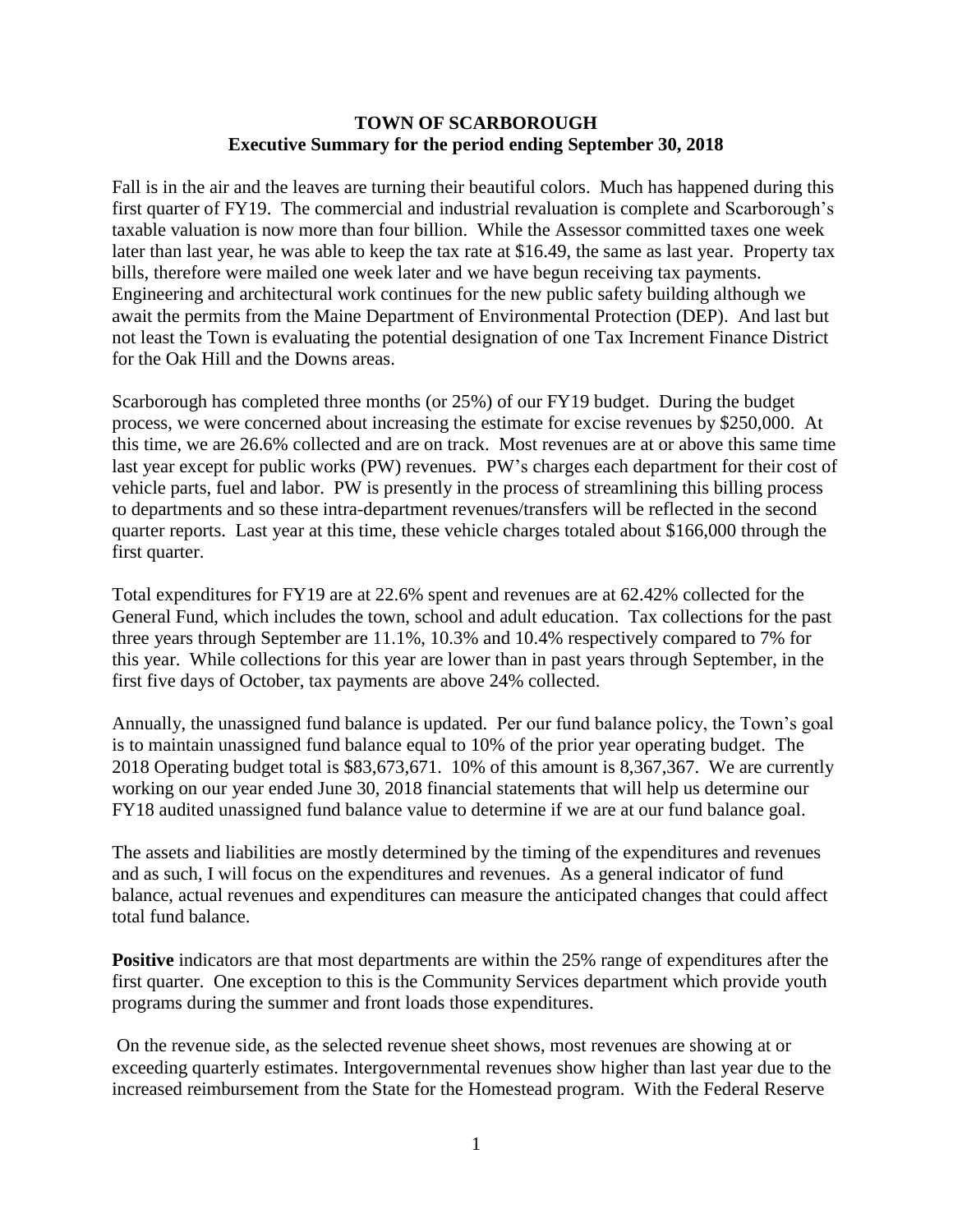increasing interest rate, the town's investment interest revenues are reaping the benefits with higher yields.

**Negative** indicators: The largest unknown at the end of September is the cost of vehicle maintenance not currently showing in department budgets. While this will even out over the next months, it does tend to skew some of the numbers in these reports.

In summary, through the first quarter of this fiscal year, the town staff continue to provide services to the Scarborough community and still keep a watchful eye on their expenditures.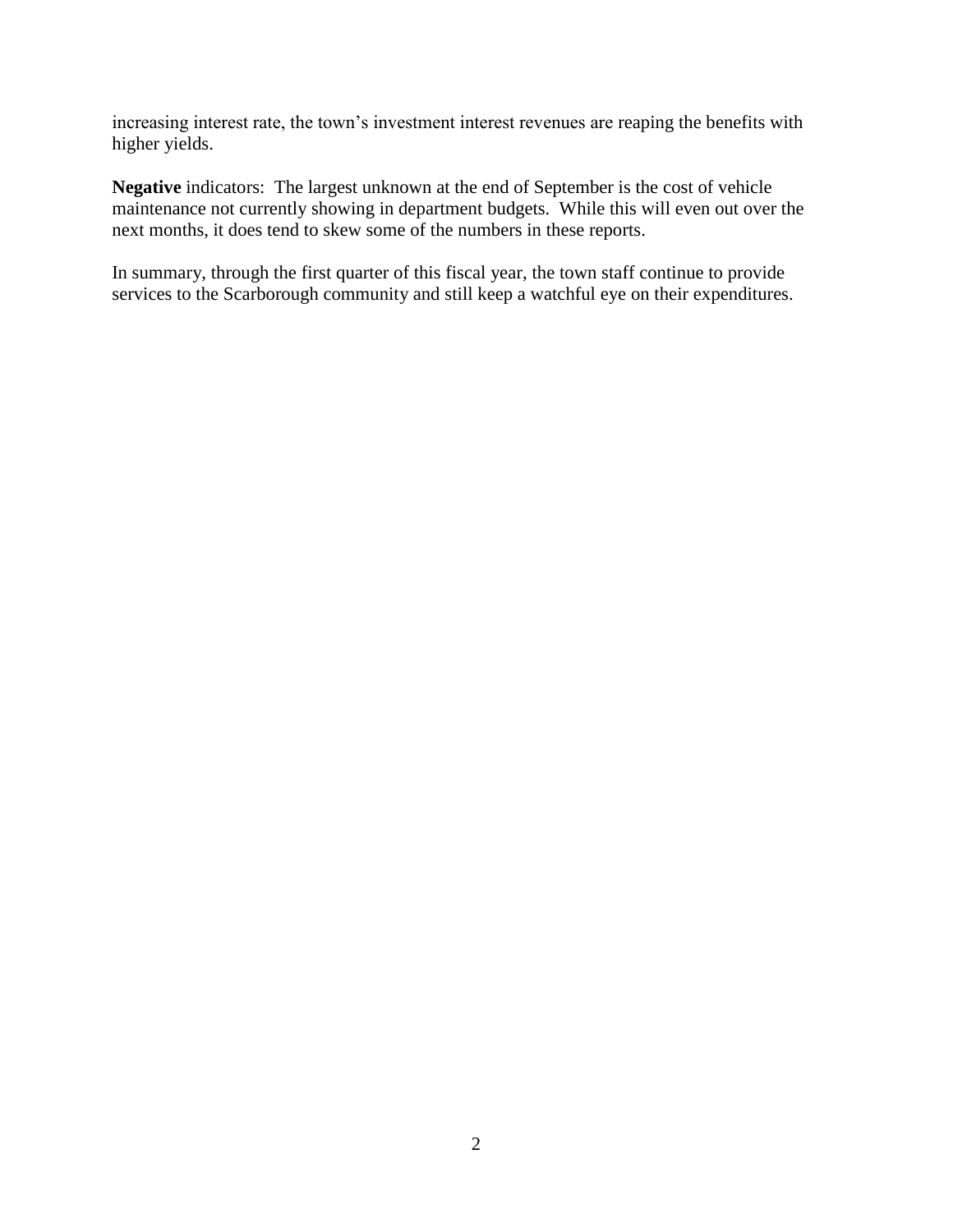# **TOWN OF SCARBOROUGH TOWN GENERAL FUND BALANCE SHEET**

|                                           | <b>September 30, 2018</b> | <b>September 30, 2017</b> | <b>Variance</b> |
|-------------------------------------------|---------------------------|---------------------------|-----------------|
| <b>ASSETS</b>                             |                           |                           |                 |
| Cash                                      | 9,345,904                 | 11,441,032                | (2,095,128)     |
| <b>Taxes Receivable</b>                   | 62,322,322                | 56,241,384                | 6,080,938       |
| <b>Accts Receivable</b>                   | 269,937                   | 770,738                   | (500, 800)      |
| Due From Other Funds                      | 2,292,888                 | 2,317,932                 | (25,044)        |
| Inventories                               | 12,598                    | 31,301                    | (18,703)        |
| <b>Total Assets and Outflows</b>          | 74,243,649                | 70,802,386                | 3,441,263       |
| <b>LIABILITIES</b>                        |                           |                           |                 |
| <b>Accounts Paayables</b>                 | 1,611,286                 | 1,636,205                 | (24,919)        |
| <b>Accrued Payroll</b>                    | 4,704,379                 | 4,517,095                 | 187,285         |
| Prepaid Items                             | 910                       |                           | 910             |
| <b>Deferred Tax Revenues</b>              | 786,089                   | 863,100                   | (77,010.94)     |
| <b>Taxes Collected In Advance</b>         |                           | 6                         | (6)             |
| <b>Total Liabilitites and Inflows</b>     | 7,100,844                 | 7,016,405                 | 84,439          |
| <b>FUND BALANCE</b>                       |                           |                           |                 |
| <b>Fund Balance Unrestricted</b>          | 8,698,586                 | 9,676,097                 | (977,511)       |
| <b>Fund Balance Reserved</b>              | 4,478,814                 | 4,375,231                 | 103,583         |
| <b>Fuel Inventory Reserve</b>             | 12,598                    | 31,301                    | (18,702.85)     |
| <b>Actual Revenues</b>                    | 70,906,749                | 66,712,691                | 4,194,058       |
| <b>Actual Expenditures</b>                | 16,953,941                | 17,009,339                | (55, 398)       |
| <b>Fund Balance</b>                       | 67,142,806                | 63,785,981                | 3,356,825       |
| <b>Total Liabilities and Fund Balance</b> | 74,243,649                | 70,802,386                | 3,441,263       |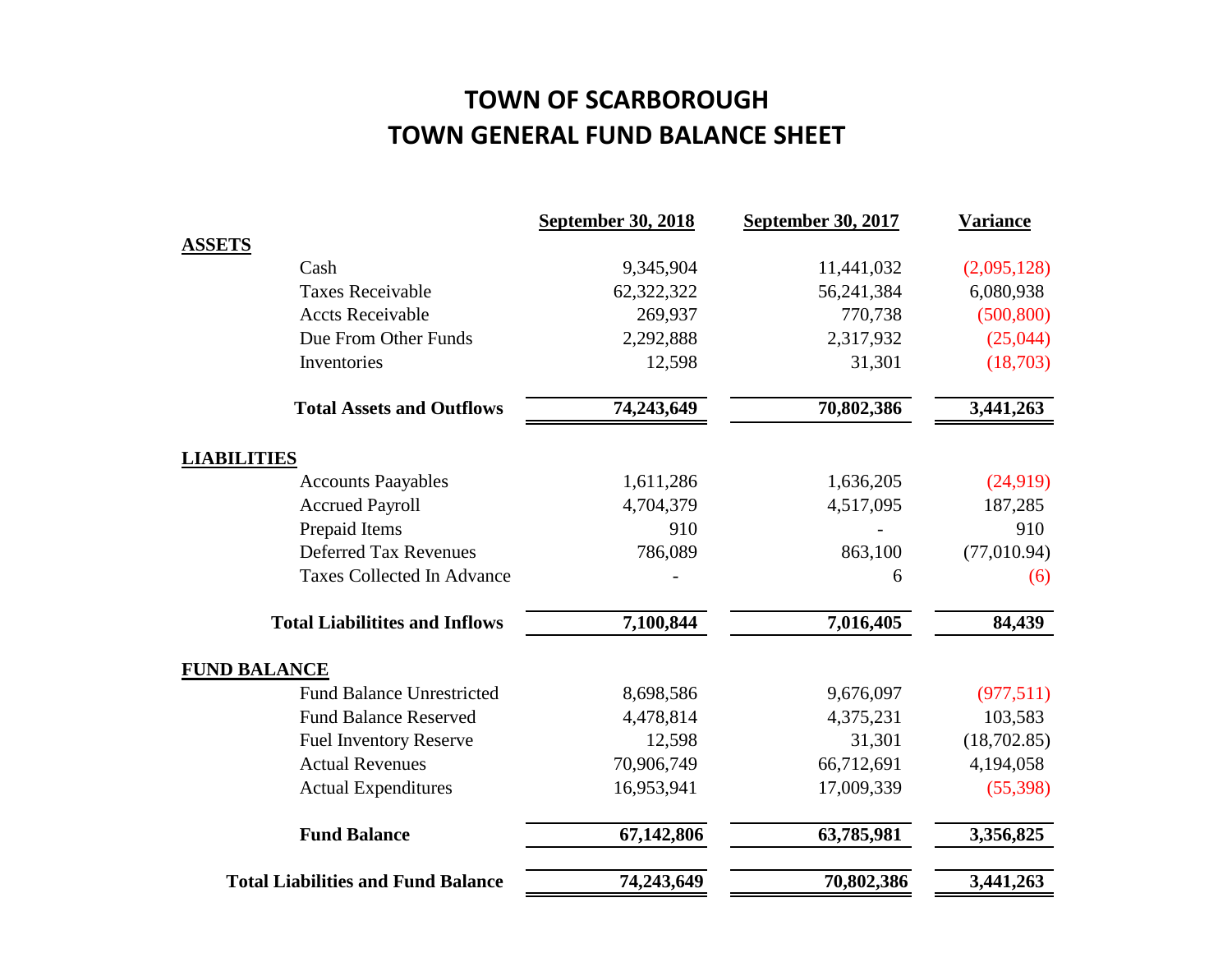#### **Town of Scarborough Comparative Year To Date Expenditures**

|                                               |                      | 9/30/2018       |             | 9/30/2017            |                 |             |
|-----------------------------------------------|----------------------|-----------------|-------------|----------------------|-----------------|-------------|
|                                               | <b>Revised</b>       | <b>YTD</b>      | Percent     | <b>Revised</b>       | <b>YTD</b>      | Percent     |
| 1100 General Fund                             | <b>Appropriation</b> | <b>Expended</b> | <b>Used</b> | <b>Appropriation</b> | <b>Expended</b> | <b>Used</b> |
| 55 Legislative                                | 11,573               | 2,893           | 25.0%       | 11,573               | 2,893           | 25.0%       |
| 56 Executive                                  | 2,320,576            | 565,123         | 24.3%       | 2,226,711            | 571,306         | 25.7%       |
| 57 Finance                                    | 1,091,602            | 244,850         | 22.5%       | 1,030,572            | 221,349         | 21.5%       |
| 58 Management Information Systems             | 1,444,398            | 356,447         | 24.9%       | 1,207,438            | 291,877         | 25.3%       |
| 59 Planning                                   | 1,056,153            | 186,247         | 17.6%       | 976,741              | 184,340         | 19.0%       |
| 62 Community Services                         | 2,848,282            | 828,119         | 29.3%       | 2,729,722            | 762,783         | 28.2%       |
| 63 Library                                    | 1,152,091            | 288,023         | 25.0%       | 1,130,246            | 282,562         | 25.0%       |
| 66 Public Health & Welfare                    | 32,314               | 5,255           | 16.3%       | 30,211               | 7,012           | 23.2%       |
| 68 SEDCo                                      | 240,693              | 45,238          | 18.8%       | 234,773              | 44,885          | 19.1%       |
| 71 Fire Services                              | 5,295,093            | 1,174,590       | 22.1%       | 5,043,056            | 1,110,855       | 22.2%       |
| 72 Police Services                            | 6,612,707            | 1,487,443       | 22.5%       | 6,415,138            | 1,500,497       | 23.4%       |
| 81 Public Works                               | 6,742,788            | 1,454,402       | 44.4%       | 6,762,140            | 1,600,988       | 52.7%       |
| 85 Debt                                       | 5,579,904            |                 | 0.0%        | 4,817,198            |                 | 0.0%        |
| 91 County Tax                                 | 2,827,079            |                 | 0.0%        | 2,709,666            |                 | 0.0%        |
| 94 Capital Equipment                          | 1,408,321            | 86,348          | 59.4%       | 1,040,617            | 198,757         | 43.0%       |
| 97 Other                                      | 1,693,189            | 100,208         | 5.9%        | 987,053              | 140,100         | 14.2%       |
| <b>Total General Fund Expenditures</b>        | 40,356,763           | 6,825,186       | 22.6%       | 37,352,855           | 6,920,205       | 24.5%       |
| Fund 7150 Adult Education                     | 188,501              | 36,886          | 19.7%       | 182,701              | 29,670          | 16.2%       |
| Fund 7100 Total School General Fund           | 48,526,504           | 10,091,869      | 21.4%       | 47,125,168           | 10,059,464      | 22.0%       |
| <b>Total School General Fund Expenditures</b> | 48,715,005           | 10,128,756      | 21.3%       | 47,307,869           | 10,089,134      | 22.0%       |
| <b>Grand Total</b>                            | 89,071,768           | 16,953,941      | 21.9%       | 84,660,724           | 17,009,339      | 23.1%       |

**3 Months = 25.00%**

#### **NOTES:**

**57:** Reflects change from contracted assessor to full time assessor and benefits.

**58:** MIS Staffing changes and higher software maintenance costs

**62:** Community Services: Additional Staffing for Youth Programs. Municipal Bldg - heating costs (Gas) Grounds maintenance: New

**71:** Fire Dept staffing costs

**72:** Police vehicle maintenance costs not yet allocated

**81:** PW vehicle maintenance costs not yet allocated and purchased recycling bins in FY18

**94:** Timing of capital equipment purchases for prior year and current year.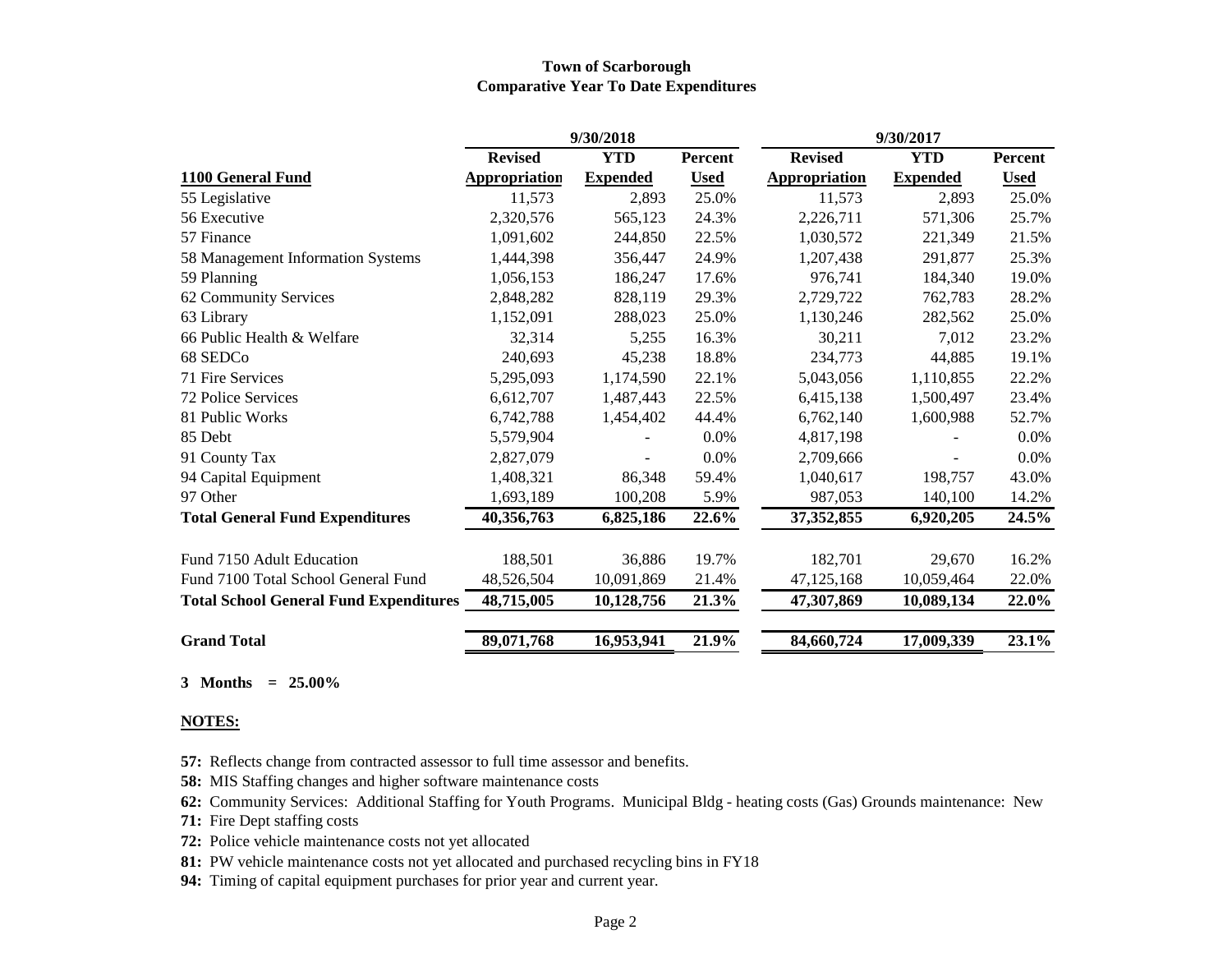## **Town of Scarborough Comparative Year To Date Revenues**

|                                                                                       | 9/30/2018        |                   |                  | 9/30/2017                                                                                          |                   |                  |  |
|---------------------------------------------------------------------------------------|------------------|-------------------|------------------|----------------------------------------------------------------------------------------------------|-------------------|------------------|--|
|                                                                                       | <b>Revised</b>   |                   |                  | <b>Revised</b>                                                                                     |                   |                  |  |
|                                                                                       | <b>Estimated</b> | <b>Actual YTD</b> | $\frac{0}{0}$    | <b>Estimated</b>                                                                                   | <b>Actual YTD</b> | $\frac{6}{6}$    |  |
| 1100 General Fund                                                                     | <b>Revenue</b>   | <b>Revenue</b>    | <b>Collected</b> | <b>Revenue</b>                                                                                     | <b>Revenue</b>    | <b>Collected</b> |  |
| 90 Taxes                                                                              | 26,940,002       | 22,620,338        | 84.0%            | 25,508,095                                                                                         | 21,242,572        | 83.3%            |  |
| 91 Interest On Delinquent Taxes                                                       | 97,965           | 5,091             | 5.2%             | 89,000                                                                                             | 5,026             | 5.6%             |  |
| 92 Licenses And Permits                                                               | 700,980          | 177,470           | 25.3%            | 645,680                                                                                            | 161,891           | 25.1%            |  |
| 93 Intergovernmental Revenues                                                         | 3,267,910        | 1,007,451         | 30.8%            | 2,923,418                                                                                          | 770,959           | 26.4%            |  |
| 94 Charge For Services                                                                | 6,303,393        | 1,247,488         | 19.8%            | 5,760,260                                                                                          | 1,280,883         | 22.2%            |  |
| 95 Fines Forfeits And Assessments                                                     | 71,500           | 18,575            | 26.0%            | 71,500                                                                                             | 34,114            | 47.7%            |  |
| 96 Miscellaneous Revenues                                                             | 693,163          | 121,717           | 17.6%            | 619,197                                                                                            | 163,091           | 26.3%            |  |
| 99 Other Financing Sources                                                            | 2,281,850        |                   | 0.0%             | 1,735,705                                                                                          | 5,000             | 0.3%             |  |
| <b>Total General Fund Revenues</b>                                                    | 40,356,763       | 25,198,129        | 62.4%            | $\overline{37,352,855}$                                                                            | 23,663,536        | 63.4%            |  |
| Fund 7150 Adult Education                                                             | 188,501          | 103,644           | 55.0%            | 182,701                                                                                            | 101,986           | 55.8%            |  |
| Fund 7100 Total School General Fund                                                   | 48,526,504       | 45,604,976        | 94.0%            | 47, 125, 168                                                                                       | 42,947,168        | 91.1%            |  |
| <b>Total School General Fund Revenues</b>                                             | 48,715,005       | 45,708,620        | 93.8%            | 47,307,869                                                                                         | 43,049,155        | 91.0%            |  |
| <b>Grand Total</b>                                                                    | 89,071,768       | 70,906,749        | 79.6%            | 84,660,724                                                                                         | 66,712,691        | 78.8%            |  |
| $7.02\%$<br><b>Property Taxes Collected:</b><br>Collections as of 10-04-18:<br>22.78% |                  |                   |                  | 2018 Property Taxes Collected Sept 2017: 11.13%<br>2017 Property Taxes Collected Sept 2016: 10.32% |                   |                  |  |
| 3 Months $= 25.00\%$                                                                  |                  |                   |                  | 2016 Property Taxes Collected Sept 2015: 10.44%                                                    |                   |                  |  |

### **NOTES:**

**90:** Taxes include property and excise taxes. Property taxes are recorded as revenue when the bills are issued.

**91:** Interest rate changed to 8% for unpaid property taxes - this is set by the State.

- **92:** Licenses & Permits: Are on track compared to the prior year and the current year budget.
- **93:** Intergovernmental Revenues: Increased Homestead revenues received over prior year state increased reimbursement.
- **94:** Charge for Services: PW Department vehicle maintenance steamlining
- **96:** Miscellaneous Revenues: \$20,814 MMA Dividend received in 2017 and timing of revenues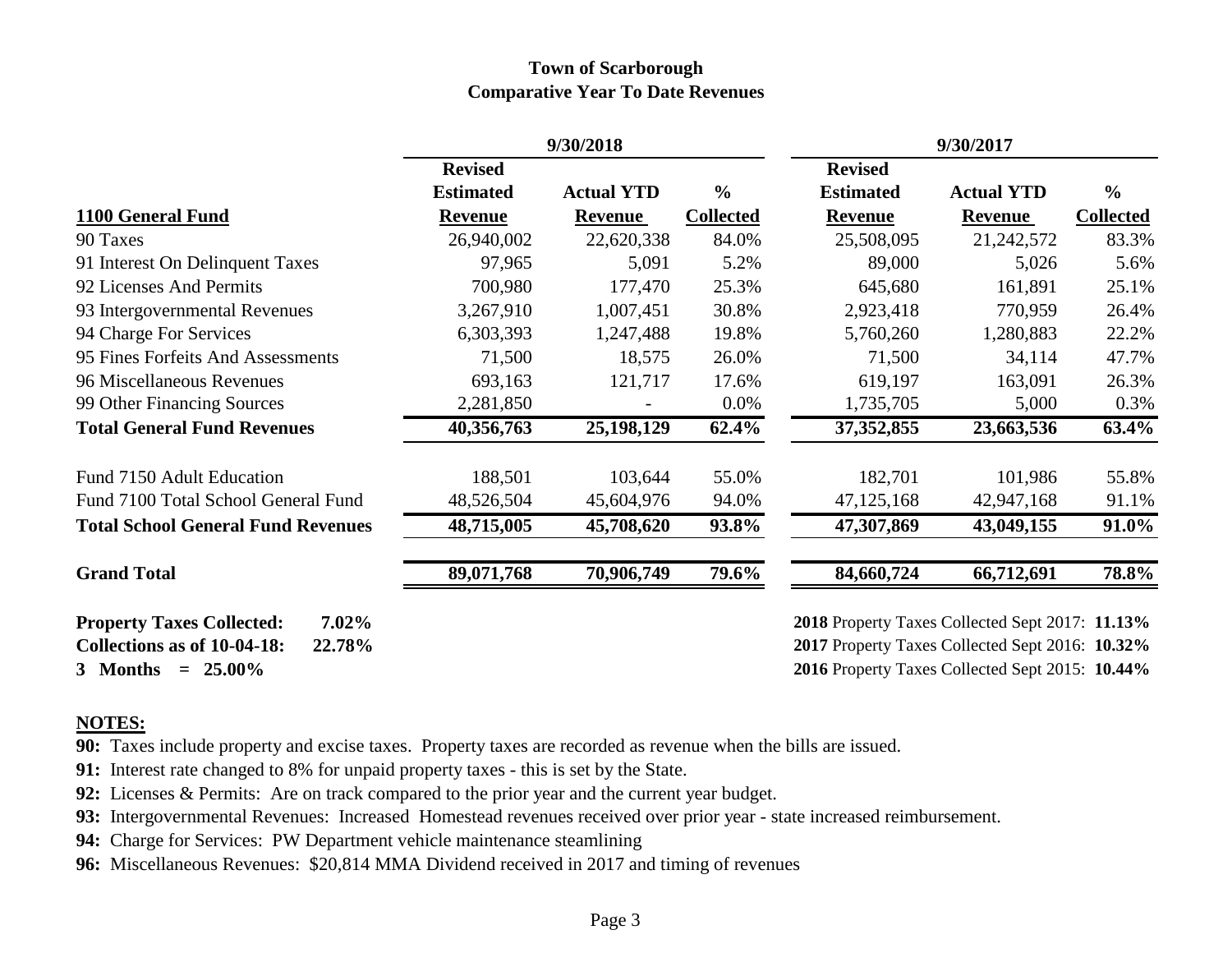#### **Town of Scarborough Year To Date Expenditures Through September 30, 2018**

|                                              | Original      | <b>Revised</b> | <b>YTD</b>      |            | <b>Available</b> | Percent     |
|----------------------------------------------|---------------|----------------|-----------------|------------|------------------|-------------|
| <b>Other Town Fund Expenditures</b>          | Appropriation | <b>Budget</b>  | <b>Expended</b> | Encumb     | <b>Budget</b>    | <b>Used</b> |
| Fund 1200 Total Special Revenue Fund         |               |                | 461,478         |            | (461, 478)       | 100.0%      |
| Fund 1300 Total Capital Projects Fund        | 309,000       | 309,000        | 79,246          | (22, 270)  | 252,024          | 18.4%       |
| Fund 1310 Total Capital Projects Fund        | 928,750       | 928,750        | 422,192         | (155, 781) | 662,340          | 28.7%       |
| Fund 1310 Public Safety Building             |               |                | 51.414          | 113,775    | (165, 189)       | $0.0\%$     |
| Fund 1500 Total Cemetery Permanent Fund      |               |                |                 |            |                  | $0.0\%$     |
| <b>Total Town Other Fund Exp</b>             | 1,237,750     | 1,237,750      | 1,014,330       | (64,277)   | 287,696          | 76.8%       |
| <b>Other School Fund Expenditures</b>        |               |                |                 |            |                  |             |
| Fund 72xx Total School Special Revenue Fund  |               |                | 247,203         | 30,302     | (277, 504)       | 100.0%      |
| Fund 7300 Total School Capital Projects Fund | 50,000        | 50,000         |                 |            | 50,000           | $0.0\%$     |
| Fund 7400 Total School Capital Projects Fund | 1,188,730     | 1,188,730      | 583,584         | 134,380    | 470,766          | 60.4%       |
| Fund 7600 Total School Nutrition Program     | 1,548,315     | 1,548,315      | 232,257         | 460,491    | 855,567          | 44.7%       |
| Fund 7800 Total School Scholarship Funds     |               |                |                 |            |                  | 100.0%      |
| <b>Total School Other Fund Exp</b>           | 2,787,045     | 2,787,045      | 1,063,044       | 625,173    | 1,098,828        | 60.6%       |

## **Year To Date Revenues Through September 30, 2018**

|                                              | Original                    | <b>Revised</b>              |                              |                      |                                   |
|----------------------------------------------|-----------------------------|-----------------------------|------------------------------|----------------------|-----------------------------------|
| <b>Other Town Fund Revenues</b>              | <b>Estimated</b><br>Revenue | <b>Estimated</b><br>Revenue | <b>Actual YTD</b><br>Revenue | Remaining<br>Revenue | $\frac{0}{0}$<br><b>Collected</b> |
|                                              |                             |                             |                              |                      |                                   |
| Fund 1200 Total Special Revenue Fund         |                             |                             | 681,650.46                   | (681,650)            | 100.0%                            |
| Fund 1300 Total Capital Projects Fund        | 309,000                     | 309,000                     | 64,000.00                    | 245,000              | 20.7%                             |
| Fund 1310 Total Capital Projects Fund        | 928,750                     | 928,750                     |                              | 928,750              | $0.0\%$                           |
| Fund 1310 Public Safety Building             |                             |                             |                              | $\Omega$             | 100.0%                            |
| Fund 1500 Total Cemetery Permanent Fund      |                             |                             | 736.23                       | (736)                | 100.0%                            |
| <b>Total Town Other Fund Rev</b>             | 1,237,750                   | 1,237,750                   | 746,386.69                   | 491,363              | 60.3%                             |
| <b>Other School Fund Revenues</b>            |                             |                             |                              |                      |                                   |
| Fund 72xx Total School Special Revenue Fund  |                             |                             | 45,301.36                    | (45,301)             | $0.0\%$                           |
| Fund 7300 Total School Capital Projects Fund | 50,000                      | 50,000                      |                              | 50,000               | $0.0\%$                           |
| Fund 7400 Total School Capital Projects Fund | 1,188,730                   | 1,188,730                   | 47,000.00                    | 1.141.730            | 4.0%                              |
| Fund 7600 Total School Nutrition Program     | 1,548,315                   | 1,548,315                   | 323,532.62                   | 1,224,782            | 20.9%                             |
| Fund 7800 Total School Scholarship Funds     |                             |                             | 602.06                       | (602)                | 100.0%                            |
| <b>Total School Other Fund Rev</b>           | 2,787,045                   | 2,787,045                   | 416,436.04                   | 2,370,609            | 14.9%                             |
|                                              |                             |                             |                              |                      |                                   |

|                                  | Original Budget | <b>Revised Budget</b> | <b>YTD Activity</b> | <b>Remaining Bal</b> | Percentage |  |
|----------------------------------|-----------------|-----------------------|---------------------|----------------------|------------|--|
| <b>Grand Totals Expenditures</b> | 93,096,562.91   | 93,096.563            | 19.031.315          | 70.943.407           | 23.8%      |  |
| <b>Grand Totals Revenues</b>     | 93,096,563      | 93.096.563            | 72.069.572          | 21,026,991           | 77.4%      |  |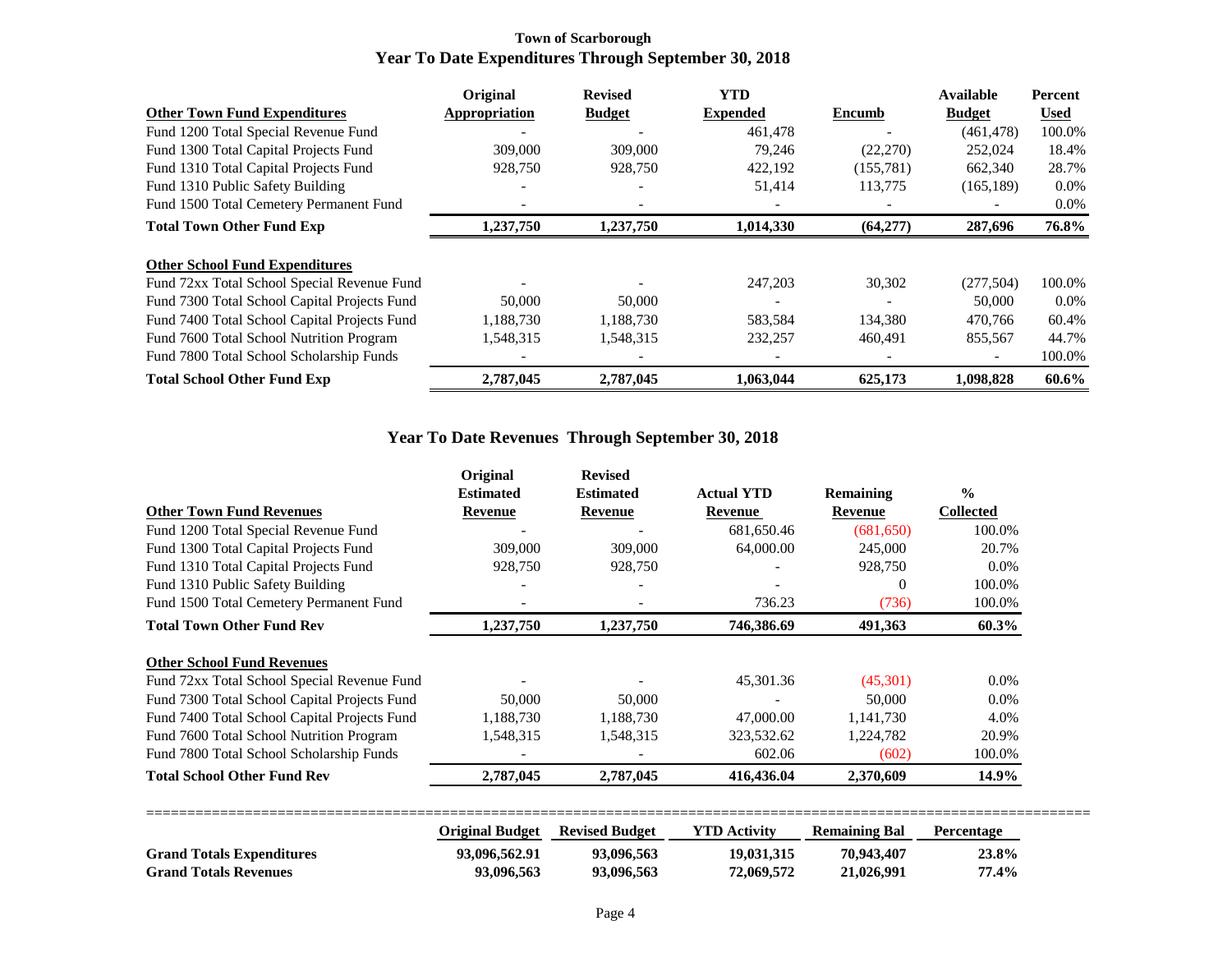## Town of Scarborough Year To Date Education Expenditures Through September 30, 2018

|                                    | Original      | <b>Revised</b> | <b>YTD</b>      |                          | <b>Available</b> | <b>Percent</b> |
|------------------------------------|---------------|----------------|-----------------|--------------------------|------------------|----------------|
| <b>Education:</b>                  | Appropriation | <b>Budget</b>  | <b>Expended</b> | <b>Encumb</b>            | <b>Budget</b>    | <b>Used</b>    |
| Regular instruction                | 28,924,138    | 28,929,228     | 6,906,484       | 131,364                  | 21,891,381       | 24.3%          |
| Improvement of instruction         | 865,376       | 865,376        | 289,143         | 31,719                   | 544,514          | 37.1%          |
| Special services                   | 4,364,172     | 4,359,082      | 896,650         | 54,571                   | 3,407,861        | 21.8%          |
| General & special administration   | 254,911       | 254,911        | 65,551          |                          | 189,360          | 25.7%          |
| Board of education                 | 30,271        | 30,271         | 16,185          |                          | 14,086           | 53.5%          |
| Office of the superintendent       | 698,983       | 698,983        | 237,075         | 2,238                    | 459,670          | 34.2%          |
| Business administration            | 2,176,963     | 2,176,963      | 516,114         | 56                       | 1,660,793        | 23.7%          |
| Transportation                     | 1,606,958     | 1,606,958      | 215,572         | $\overline{\phantom{a}}$ | 1,391,386        | 13.4%          |
| Operation and maintenance of plant | 3,913,660     | 3,913,660      | 949,095         | 48,592                   | 2,915,974        | 25.5%          |
| <b>Adult Education</b>             | 188,501       | 188,501        | 36,886          | 263                      | 151,352          | 19.7%          |
| Food Service Allocation            |               |                |                 |                          |                  | $0.0\%$        |
| Debt service                       | 5,691,072     | 5,691,072      |                 | $\overline{\phantom{a}}$ | 5,691,072        | $0.0\%$        |
| <b>Total Education</b>             | 48,715,005    | 48,715,005     | 10,128,756      | 268,802                  | 38, 317, 447     | 21.3%          |